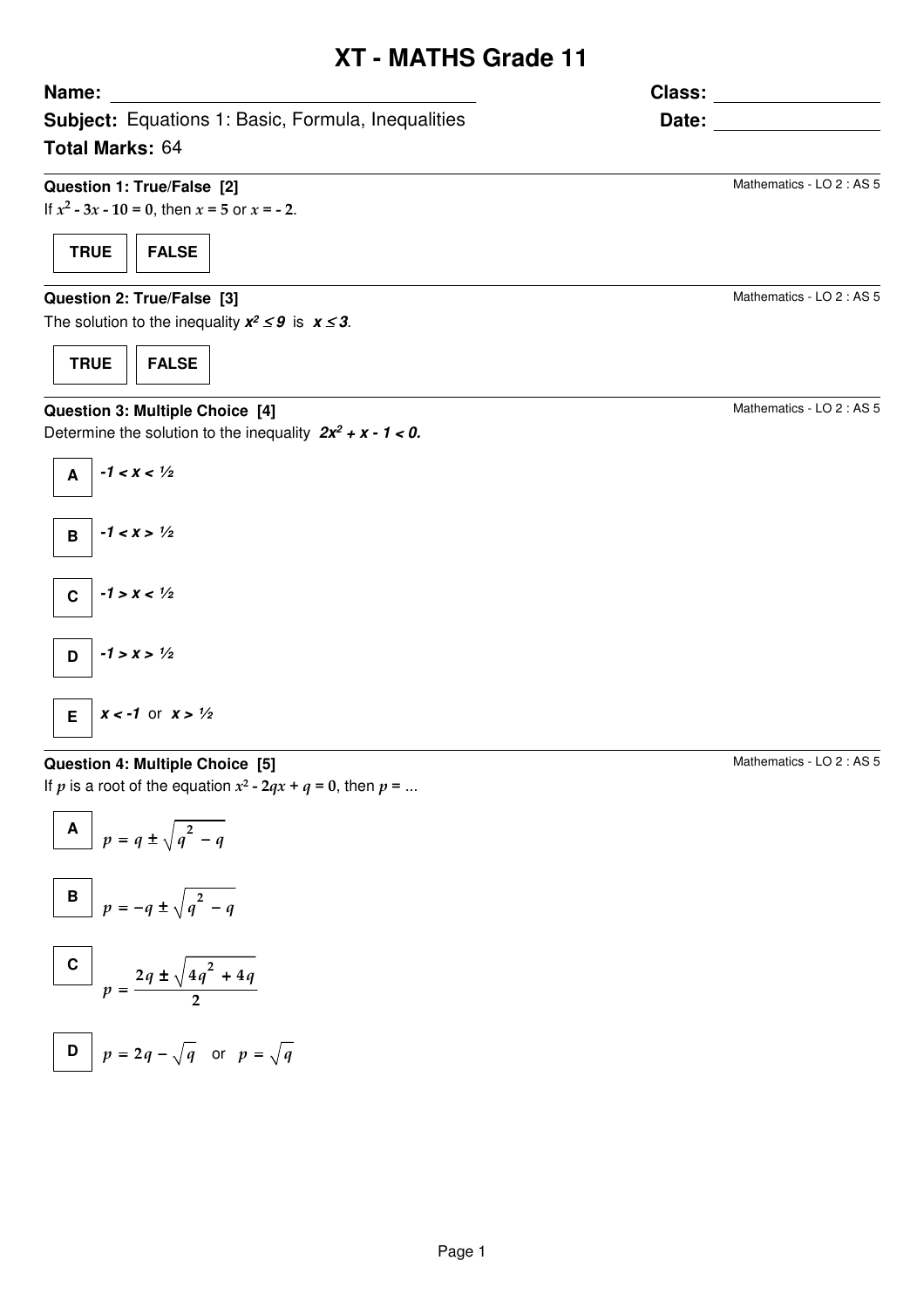### **Question 5: Multiple Choice [6]**

The solution of the equation  $(x^2 - 4)^2 = 9x^2$  is ...



#### **Question 6: Socrates [2]**

Type the solution(s) to the equation  $x(x - 2) = 0$ . If there is more than one answer, separate the answers with a semi-colon, eg **3; -2**

#### **Question 7: Socrates [5]**

Determine the solutions to the equation  $3x^2 + 2x - \frac{1}{2} = 0$ , correct to two decimal places. Type your answers separated by a semi-colon, eg **1,35; 7,91**

#### **Question 8: Socrates [4]**

 $3x^3 - 6x^2 + 3x = 0$ 

Solving for  $x$  in this equation, will give the roots ... Type the roots with a semi-colon between each value e.g. 3 ; 2

## **Question 9: Socrates [3]**

If  $(x - 2)^3 + 27 = 0$ ,  $x = ...$ 

Type a number only.

#### **Question 10: Cloze [4]**

Consider the equation **3 - 2x<sup>2</sup> = 5x** This is an example of a (Ans 1) equation. When written in standard form, the equation becomes (Ans 2).



Mathematics - LO 2 : AS 5

Mathematics - LO 2 : AS 5

Mathematics - LO 2 : AS 5

Mathematics - LO 2 : AS 5

Mathematics - LO 2 : AS 5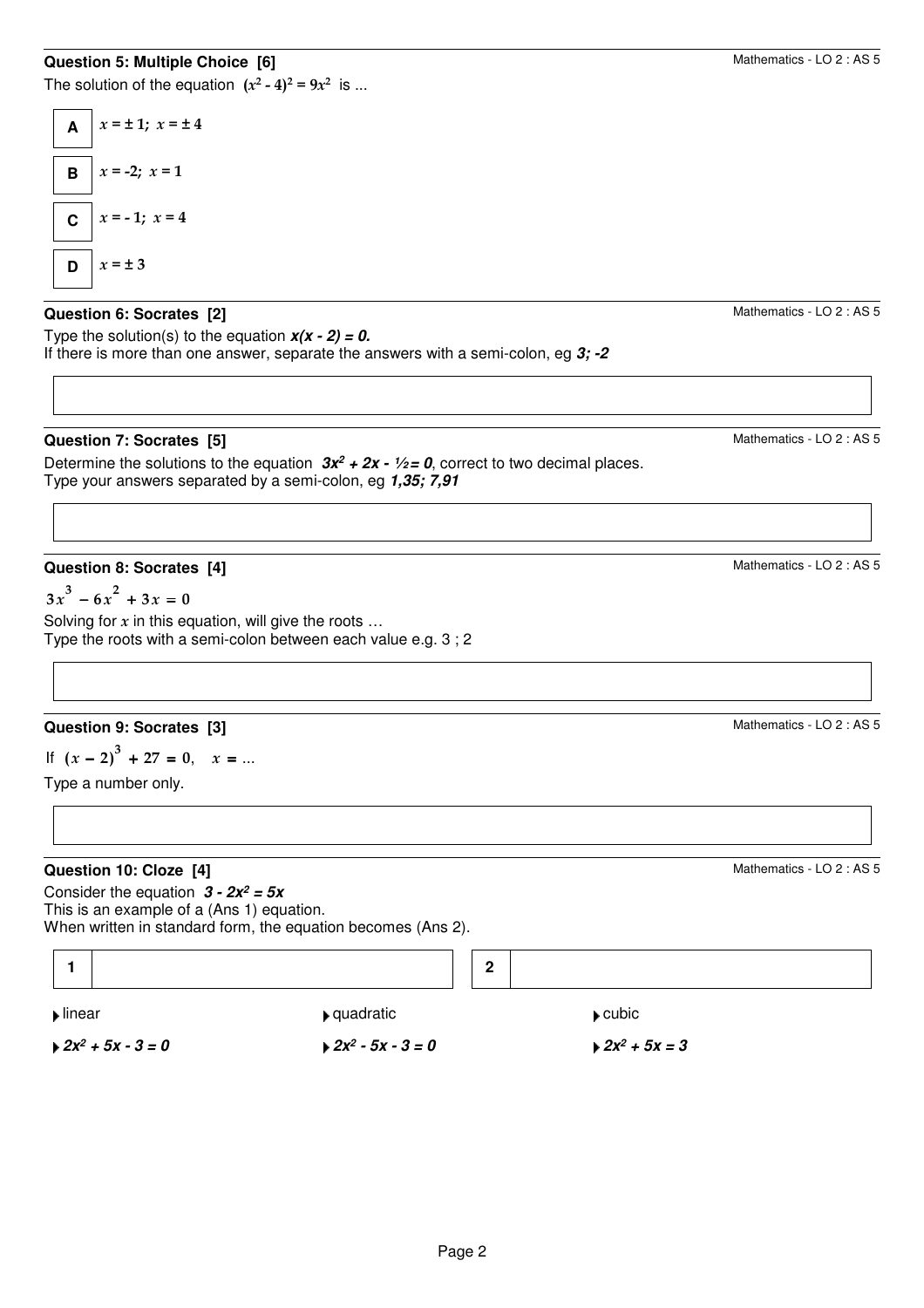#### **Question 11: Cloze [8]**

In each case, solve the inequality:

- 1.  $x(x + 3) \le 0$
- 2.  $x(x + 3) \le 4$
- 3. **x<sup>2</sup> (x + 3)** ≤ **0**

|                                |                                          | $\mathbf{2}$ |                                            |
|--------------------------------|------------------------------------------|--------------|--------------------------------------------|
| $\mathbf{3}$                   |                                          |              |                                            |
| $\rightarrow -3 \leq x \leq 0$ | $0 \leq x \leq -3$                       |              | $\rightarrow$ $x \le -3$ or $x \ge 0$      |
| $+ -4 \le x \le 1$             | $\triangleright$ $x \le -4$ or $x \ge 1$ |              | $\blacktriangleright$ -3 $\leq$ $x \leq 4$ |
| $\triangleright x \le -3$      | $\triangleright$ X < -3                  |              | $\blacktriangleright x \ge -3$             |

#### **Question 12: Cloze [2]**

 $-3x^{2} + 5x = 1$ 

Using the quadratic formula to solve this equation, you will use  $a = -3$ ,  $b = (Ans. 1)$  and  $c = (Ans. 2)$ .

|                           |                         | $\mathbf{2}$ |                         |  |
|---------------------------|-------------------------|--------------|-------------------------|--|
| $+ - 1$                   | $\blacktriangleright$ 5 |              | $\pm 5$                 |  |
| $\blacktriangleright$ - 5 | $\pm 1$                 |              | $\blacktriangleright$ 0 |  |
| $\blacktriangleright$ 1   |                         |              |                         |  |

#### **Question 13: Cloze [6]**

 $px^2 + qx + r = 0$ This equation has the following solution:

$$
x = \frac{5 \pm \sqrt{25 + 4(12)}}{6}
$$

The values of the unknowns could then be ...  $p = (Ans. 1); q = (Ans. 2); r = (Ans. 3).$ 



#### **Question 14: Socrates [5]**

$$
(5x-1)(x-1) = (x + 1)^2
$$

The root(s) of this equation is/are  $x = ...$ 

If there is more than one root, type a semi-colon between the values e.g. -3 ; 2

Mathematics - LO 2 : AS 5

Mathematics - LO 2 : AS 5

Mathematics - LO 2 : AS 5